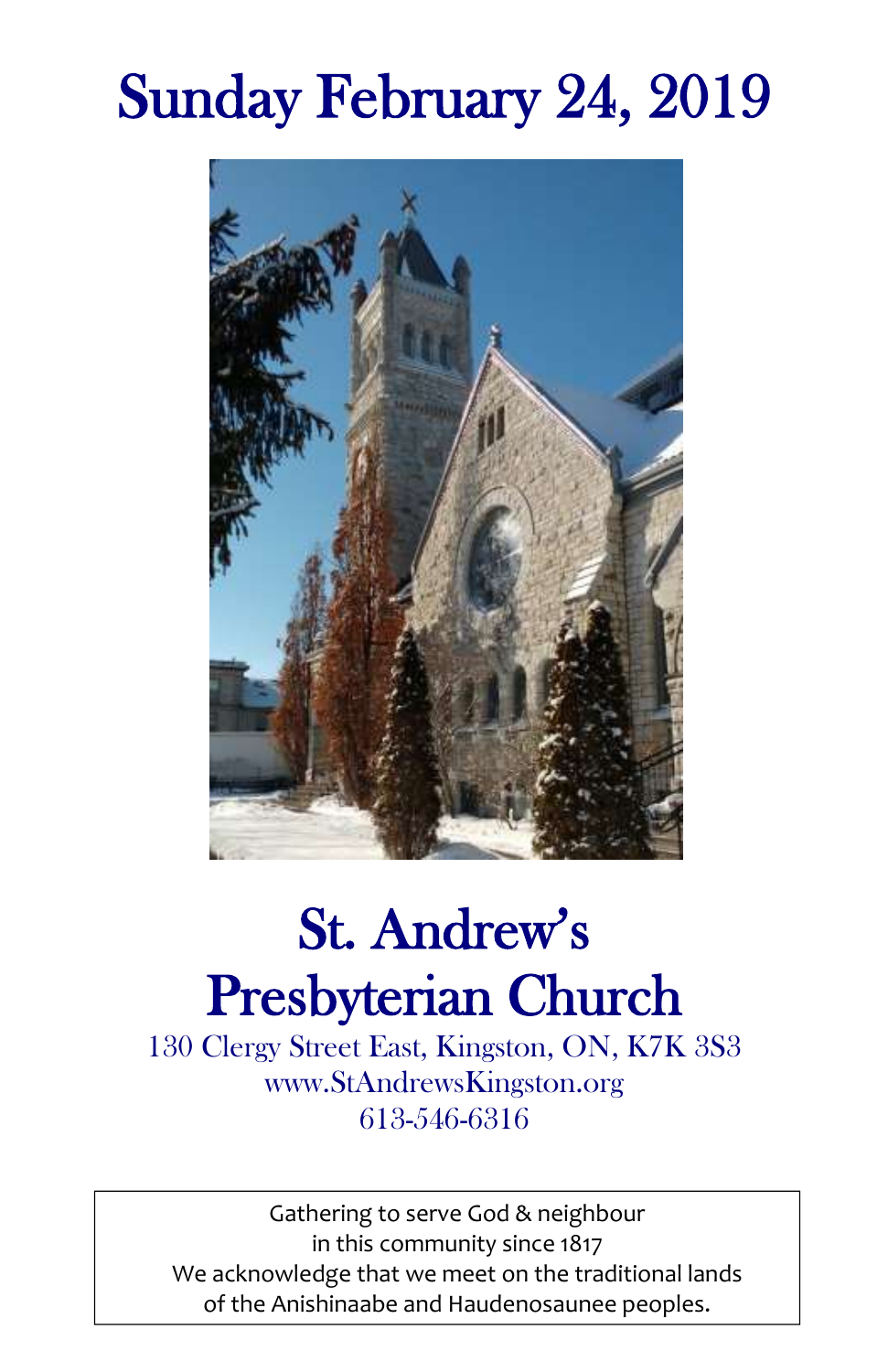### **ORDER OF SERVICE**

| <b>Preludes</b>                      | <b>Trumpet Voluntary</b>                                         | John Stanley            |
|--------------------------------------|------------------------------------------------------------------|-------------------------|
|                                      | <b>Trumpet Voluntary</b>                                         | Thomas Dupuis           |
| <b>Entry of the Bible</b>            |                                                                  |                         |
| <b>Call to Worship</b>               |                                                                  | The Rev. Dr. Karen Bach |
| <b>Hymn</b>                          | Father, we praise Thee                                           | #813                    |
|                                      | Prayer of Approach and Lord's Prayer                             |                         |
| Introit                              | Steal Away to Jesus                                              | Spiritual               |
| <b>Greetings &amp; Announcements</b> |                                                                  | Alberta S               |
| <b>Hymn</b>                          | There's a Spirit in the air                                      | #764                    |
| <b>Time with Children</b>            |                                                                  |                         |
| <b>Scripture Reading</b>             |                                                                  | Sam H                   |
|                                      | Psalm 37:1-11, 39-40                                             |                         |
|                                      | Genesis 45:3-11, 15                                              |                         |
|                                      | 1 Corinthians 15:35-38, 42-50                                    |                         |
|                                      | Luke 6:27-38                                                     |                         |
| Anthem                               | There is a Balm in Gilead                                        | arr. Jeff Wächter       |
|                                      | <b>Prayers of Thanksgiving &amp; Intercession</b>                |                         |
| <b>Hymn</b>                          | When the poor ones                                               | #762                    |
| <b>Sermon</b>                        | Thriving in the Giving Loop                                      |                         |
|                                      | <b>Presentation of Tithes &amp; Offerings &amp; Food Baskets</b> |                         |
| <b>Offertory</b>                     | <b>Trumpet Voluntary</b>                                         | Simon Stubley           |
| <b>Doxology</b>                      |                                                                  |                         |
| <b>Prayer of Dedication</b>          |                                                                  |                         |
| <b>Hymn</b>                          | We've a story to tell to the nations                             | #765                    |
| <b>Benediction</b>                   |                                                                  |                         |
| Postlude                             | The trumpet shall sound                                          | G. F. Handel            |
|                                      |                                                                  |                         |

*If you wish to leave during the Postlude, please do so quietly.*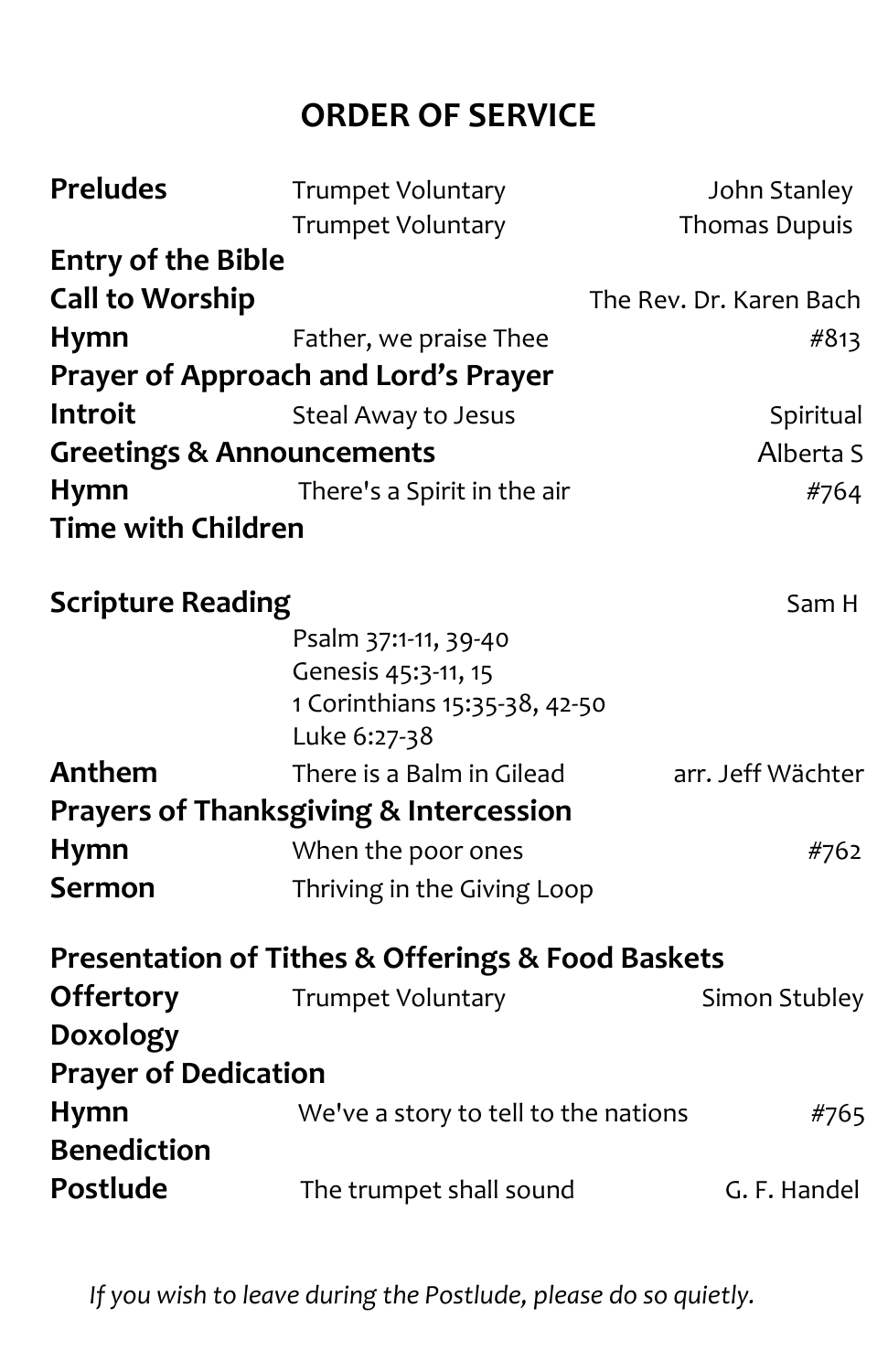#### **The Lord's Prayer**

Our Father, who art in heaven, hallowed be thy name. Thy kingdom come, thy will be done, on earth as it is in heaven. Give us this day our daily bread. Forgive us our debts as we forgive our debtors. And lead us not into temptation but deliver us from evil, for thine is the kingdom, the power and the glory, for ever. Amen.

#### **The Doxology**

Praise God from whom all blessings flow, Praise God, all creatures here below: Praise God above ye heavenly hosts, Praise Father, Son and Holy Ghost.

#### **Responsive Psalm 37: 1-11, 39-40**

Do not fret because of the wicked; do not be envious of wrongdoers,

#### **for they will soon fade like the grass, and wither like the green herb.**

Trust in the LORD, and do good; so you will live in the land, and enjoy security.

#### **Take delight in the LORD, and he will give you the desires of your heart.**

Commit your way to the LORD; trust in him, and he will act.

#### **He will make your vindication shine like the light, and the justice of your cause like the noonday.**

Be still before the LORD, and wait patiently for him; do not fret over those who prosper in their way, over those who carry out evil devices.

#### **Refrain from anger, and forsake wrath. Do not fret--it leads only to evil.**

For the wicked shall be cut off, but those who wait for the LORD shall inherit the land.

#### **Yet a little while, and the wicked will be no more; though you look diligently for their place, they will not be there.**

But the meek shall inherit the land, and delight themselves in abundant prosperity.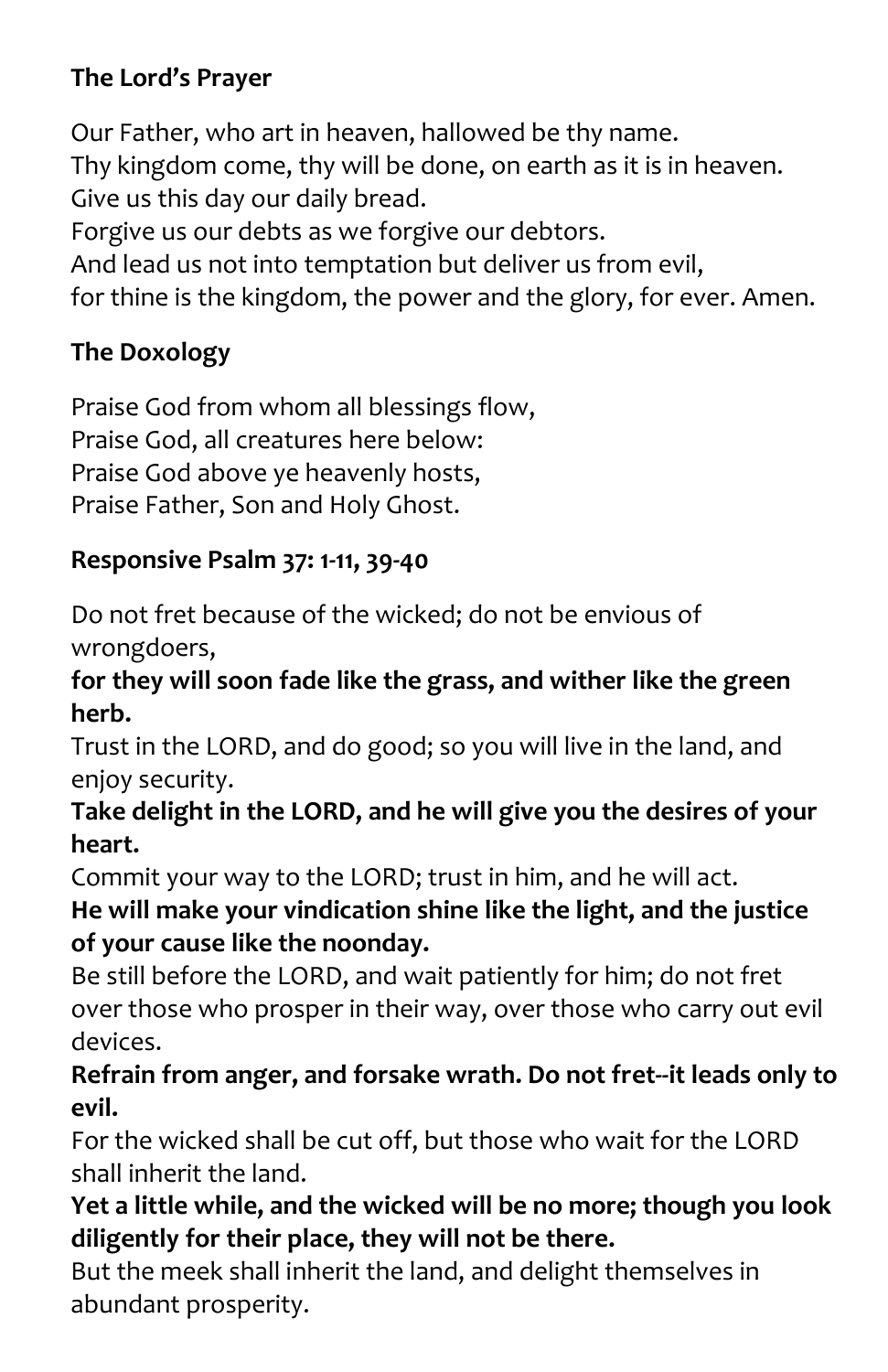#### **The salvation of the righteous is from the LORD; he is their refuge in the time of trouble.**

The LORD helps them and rescues them; he rescues them from the wicked, and saves them, because they take refuge in him.

#### **Scripture Readings**

#### **Luke 6:27-38**

"But I say to you that listen, Love your enemies, do good to those who hate you, bless those who curse you, pray for those who abuse you. If anyone strikes you on the cheek, offer the other also; and from anyone who takes away your coat do not withhold even your shirt. Give to everyone who begs from you; and if anyone takes away your goods, do not ask for them again. Do to others as you would have them do to you. "If you love those who love you, what credit is that to you? For even sinners love those who love them. If you do good to those who do good to you, what credit is that to you? For even sinners do the same. If you lend to those from whom you hope to receive, what credit is that to you? Even sinners lend to sinners, to receive as much again. But love your enemies, do good, and lend, expecting nothing in return. Your reward will be great, and you will be children of the Most High; for he is kind to the ungrateful and the wicked. Be merciful, just as your Father is merciful. "Do not judge, and you will not be judged; do not condemn, and you will not be condemned. Forgive, and you will be forgiven; give, and it will be given to you. A good measure, pressed down, shaken together, running over, will be put into your lap; for the measure you give will be the measure you get back."

## **NOTES FROM DIRECTOR OF MUSIC**

We continue to acknowledge Black History Month with the **Introit** *Steal Away* and with the **Anthem**, an arrangement of *There is a Balm in Gilead*. American Professor Jeff Wächter composed this arrangement in 2001 in memory of his mother. It is an example of a compositional style where the theme is taken apart, examined and then reassembled before falling apart again. This is all done in a sensitive and respectful manner.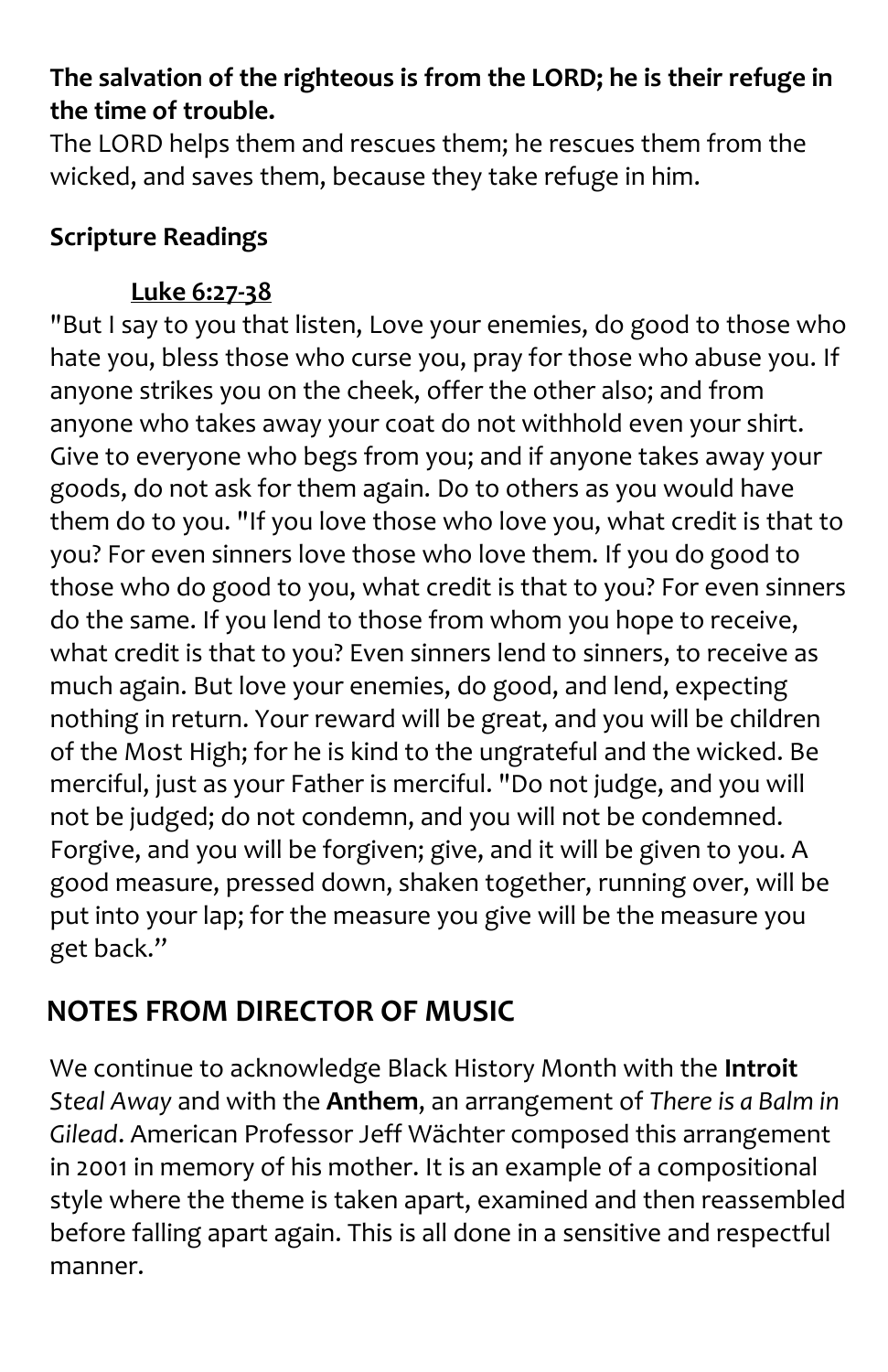We continue examining different organ pipes with an exploration of trumpet sounds. The trumpet stop is important as a solo stop but also it is important in adding colour and power to the sound. There are many different kinds of trumpet stops and the large organ at St. Andrew's has nine different ones. The trumpet is quite a different kind of organ pipe because it is not a kind of whistle (called a *flue* pipe) like the flute and diapason families. Instead, it has a small brass reed that vibrates as the air passes through and this sound is amplified with a cone or resonator. The varying shapes of the reed, resonator and differing air supply and pressure, account for the different sounding reed stops. The oboe stop is essentially a small scale trumpet. Stops such as the clarinet and saxophone have odd shaped resonators and must be used carefully as solo stops.

We hear the various trumpet sounds in the **Preludes**, **Offertory** and **Postlude**, all composed by 18<sup>th</sup> century composers for the early English organs. "The Trumpet Shall Sound" was composed by Handel for his oratorio *Messiah.* I have arranged this for organ solo using the loudest stop on the organ, a type of trumpet stop called the "tuba" which is designed to be heard above a full organ sound. A piece such as this really demands three hands and two feet, but one can (somewhat awkwardly) play two keyboards with one hand in places. The text Handel used was from Paul's first letter to the Corinthians (xv 51,52). Thanks to Christ, 'we shall all be changed' and 'death is swallowed up in victory'. There is nothing like a trumpet to help celebrate that.

### **ANNOUNCEMENTS**

#### **Welcome**

A warm welcome to all this morning in the name of Jesus Christ. During this service, there is a nursery offered for infants, hosted by certified care Tran Thao Dinh, and a program for children led by Laura Tyner-Clement–please speak to an usher for information if interested.

We are grateful for the ministry at St. Andrew's of the Rev. Dr. Karen Bach during the month of February. Thank you Karen!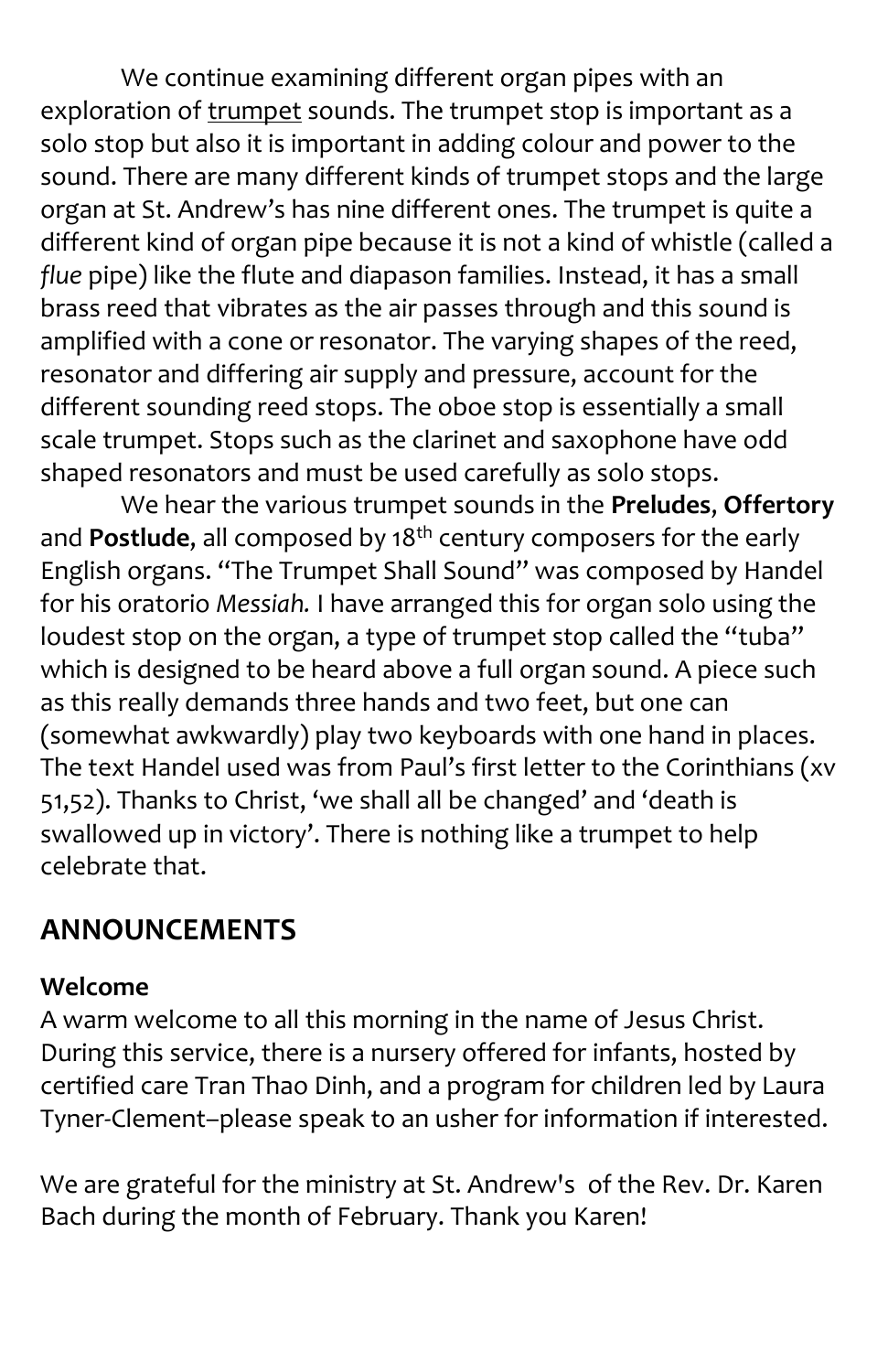#### **Annual Congregational Meeting**

The St. Andrew's AGM will be held immediately after the worship service this morning. All members and adherents are encouraged to attend. Sandwiches will be provided.

#### **Photo Directory**

Last chance! We are hoping to republish our congregational photodirectory, with the addition of some new faces. Please meet Ada M. for a quick 'shoot' after the service this Sunday.

#### **Kiwanis**

The Kiwanis Music Festival will be held at St. Andrew's again this year. The event will run all day Tues Feb 26 & until 1:00 p.m. on Wed Feb 27. If you are in the church, please be as quiet as possible.

#### **Special Meals**

A St. Andrew's team led by Karen F. will be serving this meal for neighbours in need next Sunday. If you would like to participate, please contact her at [kfabian.dfabian@gmail.com](mailto:kfabian.dfabian@gmail.com)

#### **Shrove Tuesday Pancake Supper**

Keep March 5 open for St. Andrew's Pancake Supper. We will meet in St. Andrew's Hall. Doors will open at 5:30 p.m., serving begins at 6:00 p.m. Please place a check mark on the sheet in St. Andrew's Hall if you plan to attend. Vegan and gluten free options will be available.

#### **Ash Wednesday Service**

A combined Ash Wednesday Service will be held at St. Mark's Lutheran Church, 263 Victorian St. March 6, at 5:00 p.m. The Rev. Nancy Hancock will be participating in the service representing St. Andrew's.

#### **Imago Dei**

Thursday March 7, 4:30-5:30 p.m. If you desire to know God better and experience a closer walk with God, you are invited to join this growing group. For information contact Dorothy, dotmessenger@gmail.com

#### **After-Service Pop-Up**

Sunday March 10, the theme is 'All things Celtic'. Bring something, anything, Celtic related to share in this display. Also bring a card with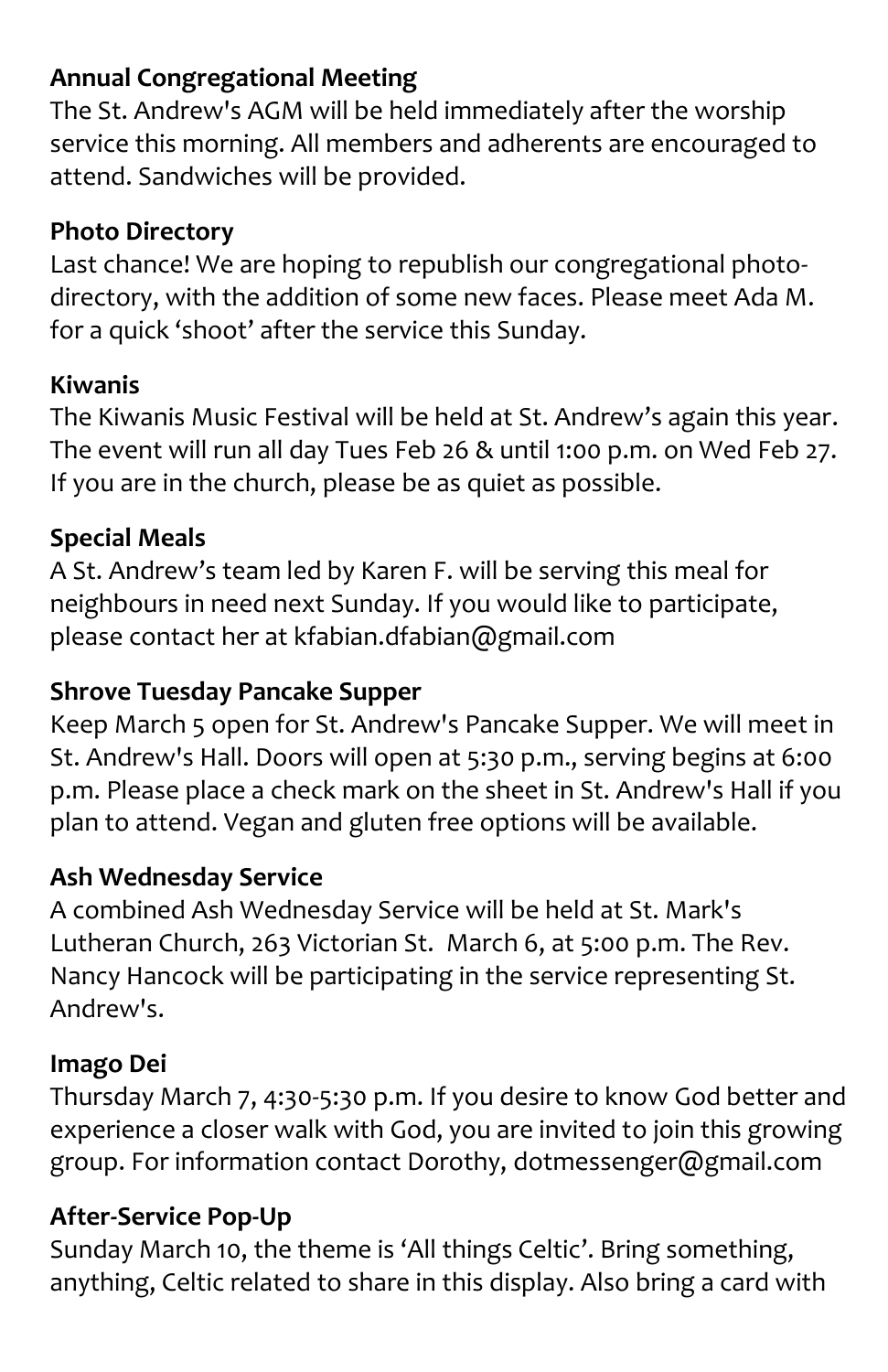your name and some words about the item. Speak to Phyllis Ann M. for information.

#### **Sanctuary Flowers**

If you would be willing to provide flowers or plants for our worship, please sign up on the congregational bulletin board or speak to Wendy W.

#### **Prayer Partnership**

If you would like to have a time of personal prayer after the service, you are invited to meet a member of the prayer team at the pillar just to the right of the pulpit. Please pass prayer requests to be shared to Dorothy M. [dotmessenger@gmail.com](mailto:dotmessenger@gmail.com) or Barb Z. [allenzabel4@gmail.com](mailto:allenzabel4@gmail.com)

#### **Gill Hall Kitchen GoFundMe**

The lower kitchen needs significant renovations if Gill Hall can continue to be a home to three groups that serve our neighbours in need. The groups themselves have already sought out and received over \$20,000. But the latest estimate from the plumbers has been revised upwards greatly, and additional funds are now needed. If you would be willing to contribute, go to [www.gofundme.com](http://www.gofundme.com/) and type in the search bar, 'St. Andrew's Presbyterian Church Kingston'.

#### **Youth Mission Tour, Guatemala**

The Presbyterian Church is offering young adults, 18-30, the opportunity to learn how Christians are living the gospel in their own land of Guatemala, May 13-26. All inclusive, \$2500. Applications are due by February 25. For more details of the tour, contact Grace gmccreary@presbyterian.ca and about financial support speak to Holly T. here at St. Andrew's.

#### **Melos Fundraiser**

Come hear former choir members Damien & Ariel and the talented Melos choir, accompanied by John Hall in a "Venetian Carnevale". This Friday, March 1 at the Italo-Canadian Club. See posters for details.

**Ushers This morning** Christina Mckerrow, Cheng Shyu, Rory Warnock, Myrna Alport

**March 3** Elders